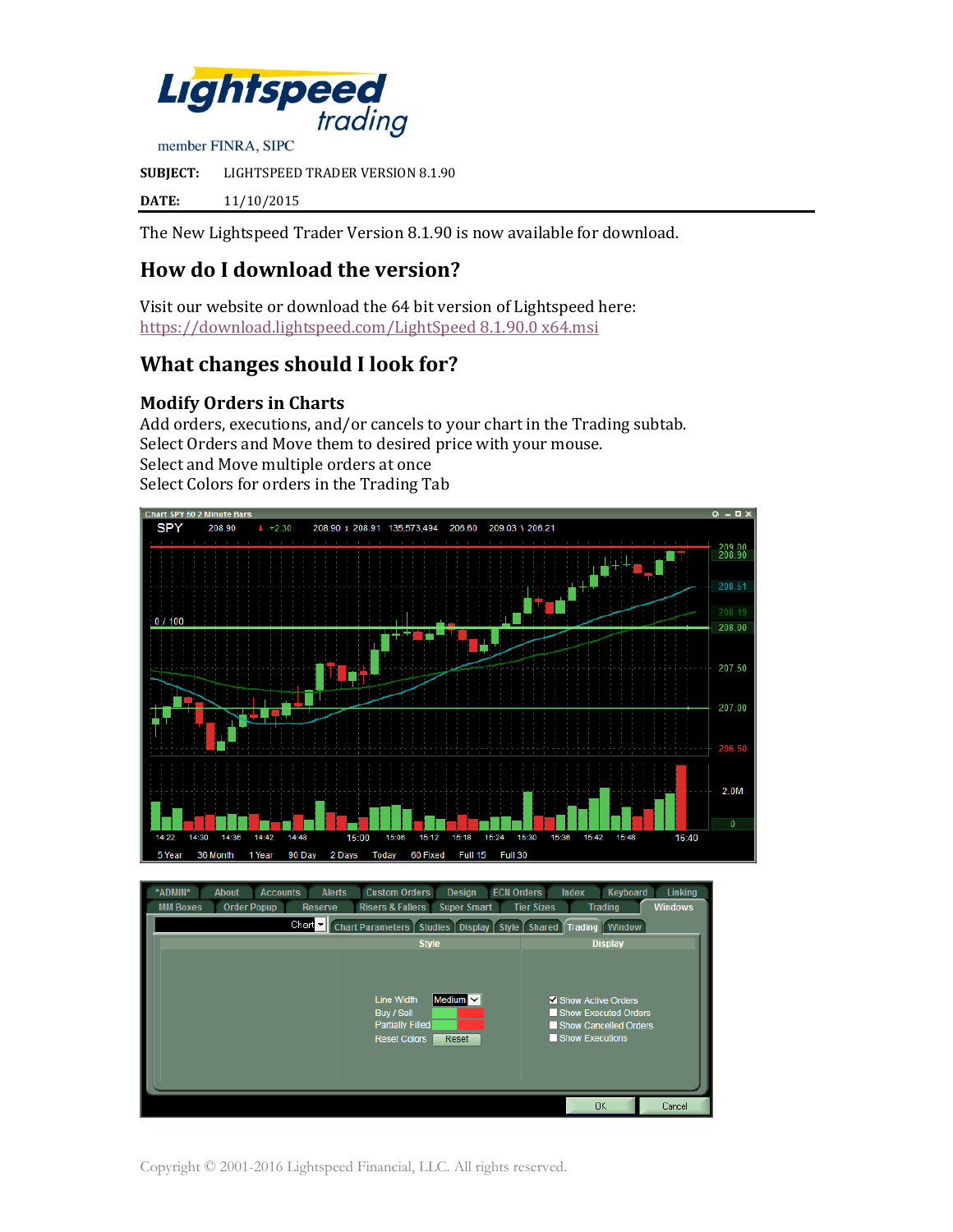

#### **Chart Zoom**

Rt Click and select Zoom, then select the area to zoom in on. Once you are zoomed in, use the arrow at the top right to get back to most recent bar. Use your buttons or scroll wheel to get back to desired time frame



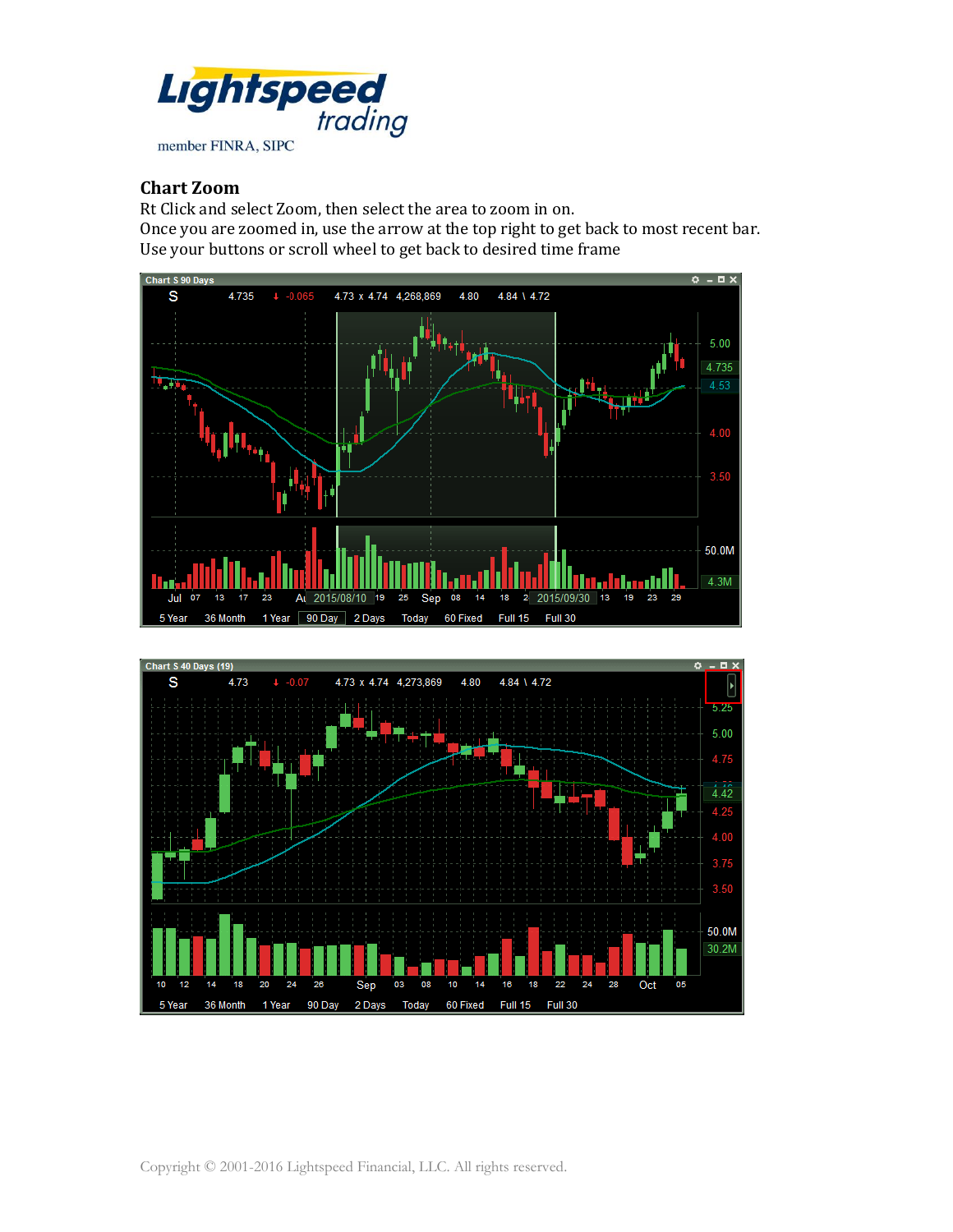

#### **New Studies and Line Choices added**

Camarilla Pivots, Linear Regression Channel, Date Range, and Value Range now available



### **View Studies Legend on Chart**

Always Display Legends by selecting option in the Chart Display Tab